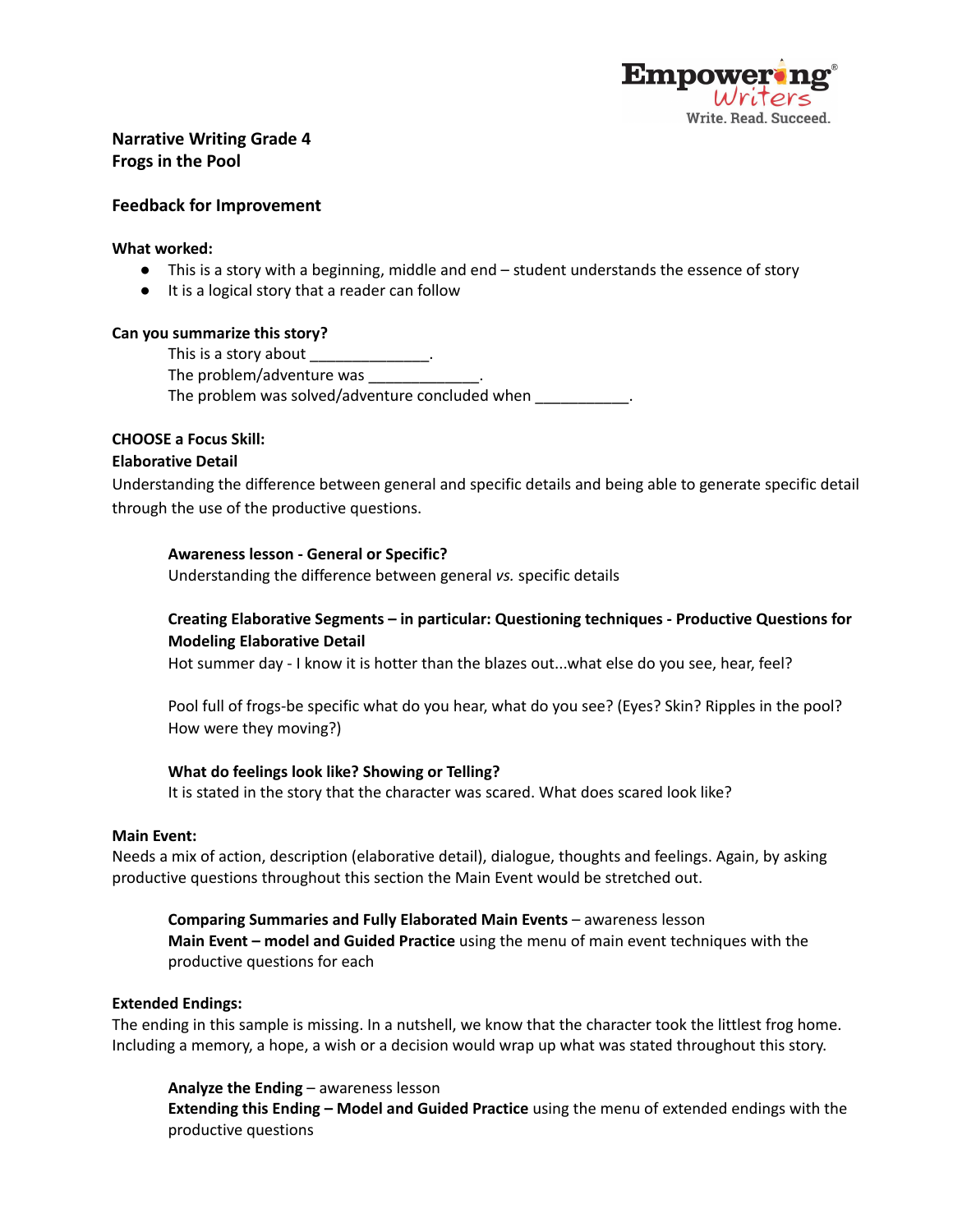Putting, there Good what do<br>Good you feel? I walked to my pool. It was hotter than the blazes out. I I'm wondering jumped in and saw something I never saw before. What do you There were 100 frogs in the pool! I went underwater Feeling they all jumped at my face. It scared me to death. I took the littlest frog and got out of the pool and (it) jumped back in. The frogs started to play with me! Their team won at breaststroke! We had lots of fun. Then we did butterfly. I won! We did (the) freestyle. They won!

Backstroke. I won! And I took the littlest one home. No Expling

A lot of back and<br>forth - no description<br>thoughts or feel.

tee,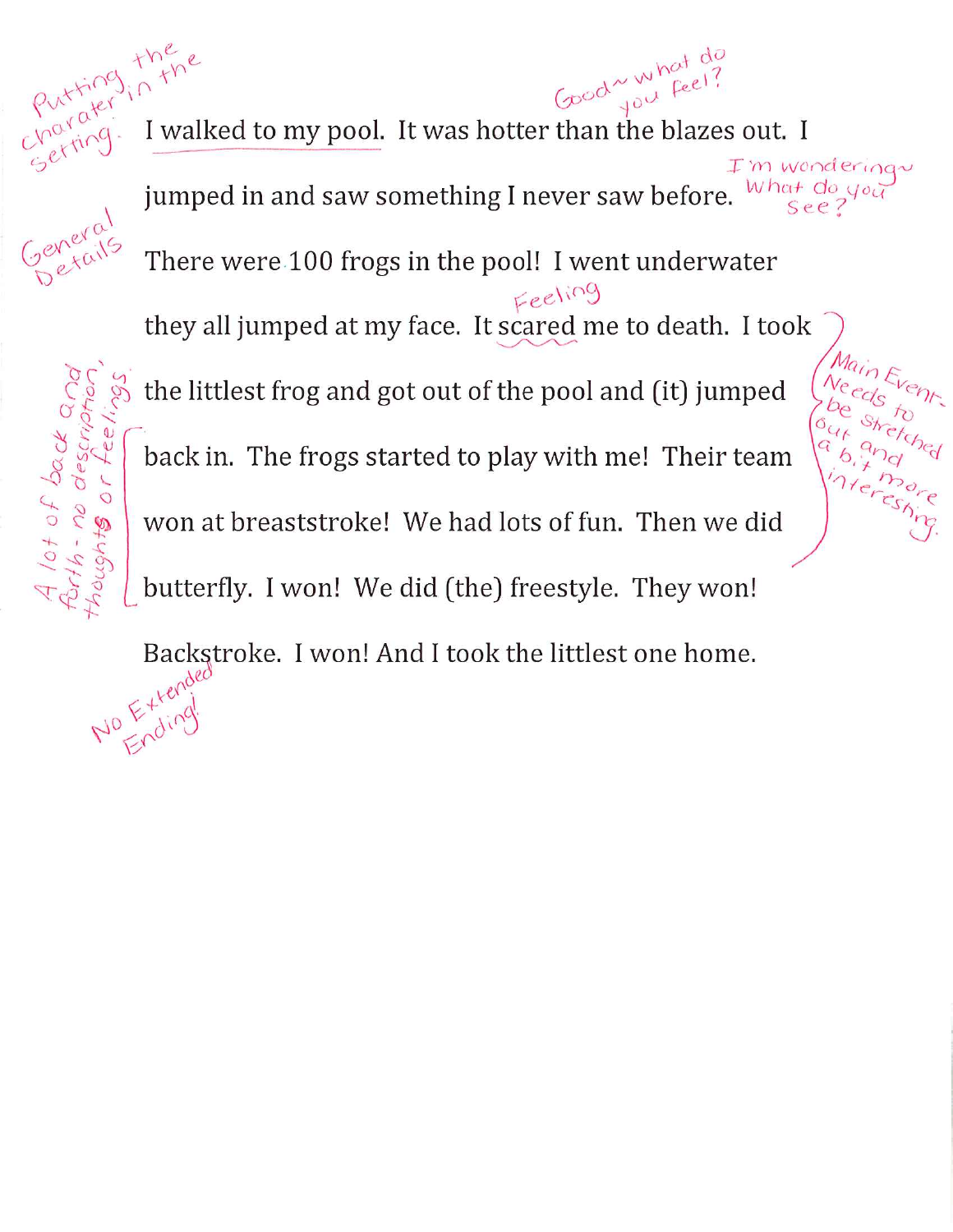$\mathcal{P}^{\ast}$ — — 1 rtoze ĴĹ  $500/$ TUM ح-پ  $797$ retor  $-$ -never-sairring- $-501$  $2 - 20005$  $\frac{1}{2005}$  in - underwate  $-1 - \sqrt{N}eN$ 医半型 <u>+5e-----</u> <u>-my-fixe</u> <u>-all-jumper</u>  $=$  $\varepsilon$ A drea 560000  $\gamma$  $-4175$ <u>-- 1500,</u>  $-\circledA$ <u>out</u>  $-10$  $-7 -$ <u>राज</u> ग  $\sum_{i=1}^N\frac{1}{i!}\sum_{j=1}^N\frac{1}{j!}\sum_{j=1}^N\frac{1}{j!}\sum_{j=1}^N\frac{1}{j!}\sum_{j=1}^N\frac{1}{j!}\sum_{j=1}^N\frac{1}{j!}\sum_{j=1}^N\frac{1}{j!}\sum_{j=1}^N\frac{1}{j!}\sum_{j=1}^N\frac{1}{j!}\sum_{j=1}^N\frac{1}{j!}\sum_{j=1}^N\frac{1}{j!}\sum_{j=1}^N\frac{1}{j!}\sum_{j=1}^N\frac{1}{j!}\sum_{j=1}^N\frac{$ м < #д